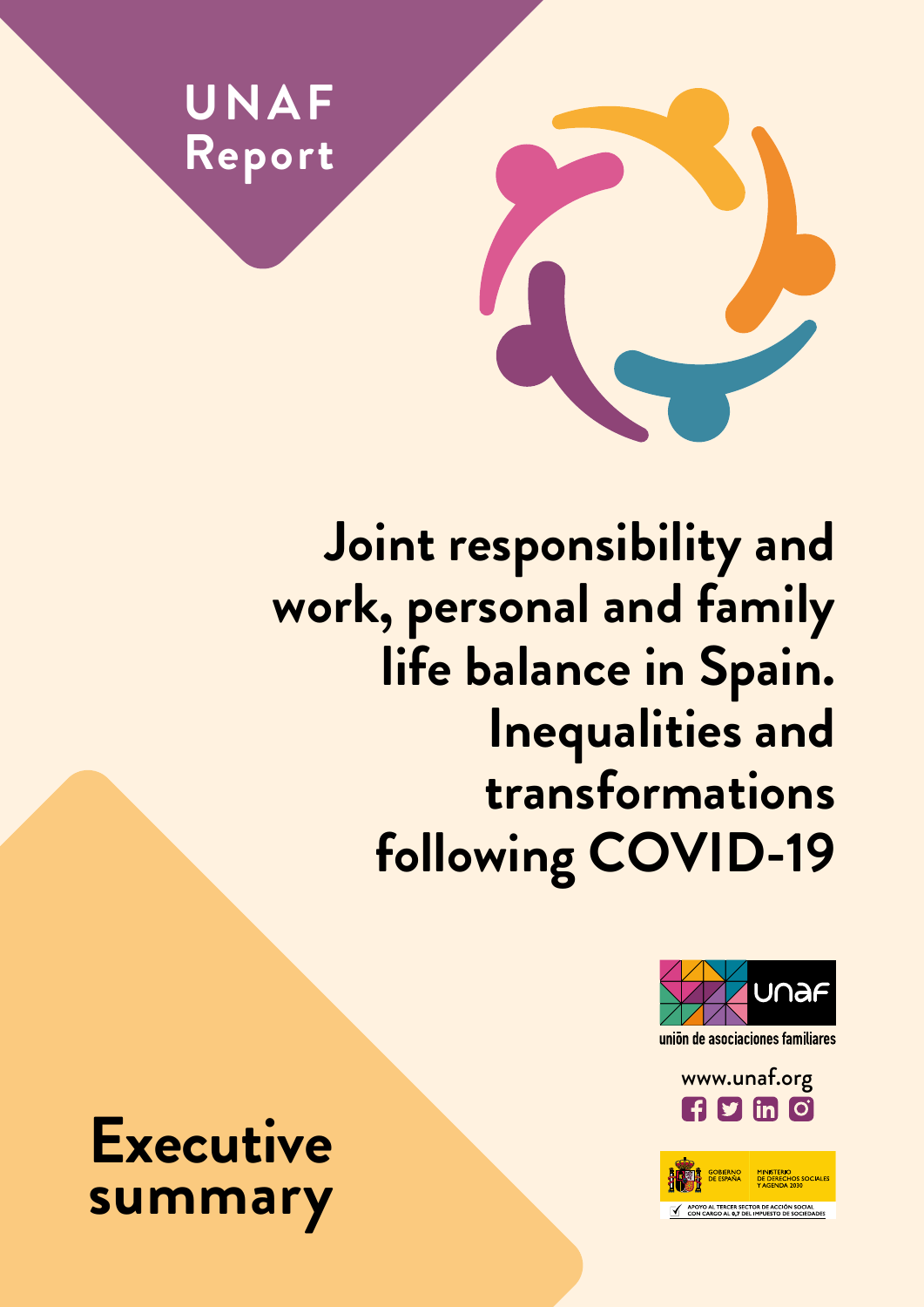#### **Joint responsibility and work, personal and family life balance in Spain. Inequalities and transformations following COVID-19**

## **Executive summary**

*UNAF* has carried out a study in collaboration with the *Department of Sociology II at the UNED* based on a representative survey of people in the 25 to 65 age range, with a larger representation of those living with a minor of up to 5 years of age. The authors, Teresa Jurado Guerrero, Irina Fernández Lozano, Cristina Castellanos Serrano and Andrea Fernández Novo, looked at how the pandemic and the measures adopted to combat it have affected material well-being and the availability of time with which to balance work, personal and family life. The work and family conditions before the First State of Alarm (10/03/2020) and after the second (10/05/2021) are compared, taking into account the context of the policies at a European and Spanish level. An assessment of the effect of COVID-19 is given, with efforts made to avoid the middle class bias of other studies and provide a longitudinal perspective, in addition to information on the division of chores and joint responsibility.

## Setbacks in personal and family well-being

- Migrants have accumulated the greatest disadvantages following the pandemic: lower work intensity, lower **1.** income and 34% of their households have difficulty getting to the end of the month. Some 27% of migrants would like to work more hours.
- Those with lower levels of academic attainment are the group that remains at the top regarding disadvanta-**2.** ges, with some 28% of households experiencing economic stress.
- **3.** The pandemic has particularly hit migrant women and women with lower levels of academic attainment (some 39% and 34% respectively have suffered a loss of income).
- Young women and men in the 25 to 34 age range have suffered more that those who are older with respect **4.** to unemployment and a reduction in hours worked. A significant percentage of young people would like to work more hours.

#### How much are we spending on benefits for families and how much do we need to spend?

- **1.** Spain has one of the lowest levels of spending on monetary benefits for families in the EU. Tax deductions for family reasons have a high weighting in family policy in Spain.
- $\,$   $\,$  Some 60% of families with under-25s with incomes under  $\epsilon$ 1000 do not get to the end of the month, because family benefits and tax relief do not manage to alleviate the lack of income from work.
- Among those potential beneficiaries of the Minimum Living Wage some 58% do not get to the end of the **3.** month if they live with under-18s, despite its introduction during the period studied.

### Starting out in life: equality in leave for birth and care

Some 19% of those between 30 and 39 years of age have postponed plans to become mothers or fathers due **1.** to the pandemic.

2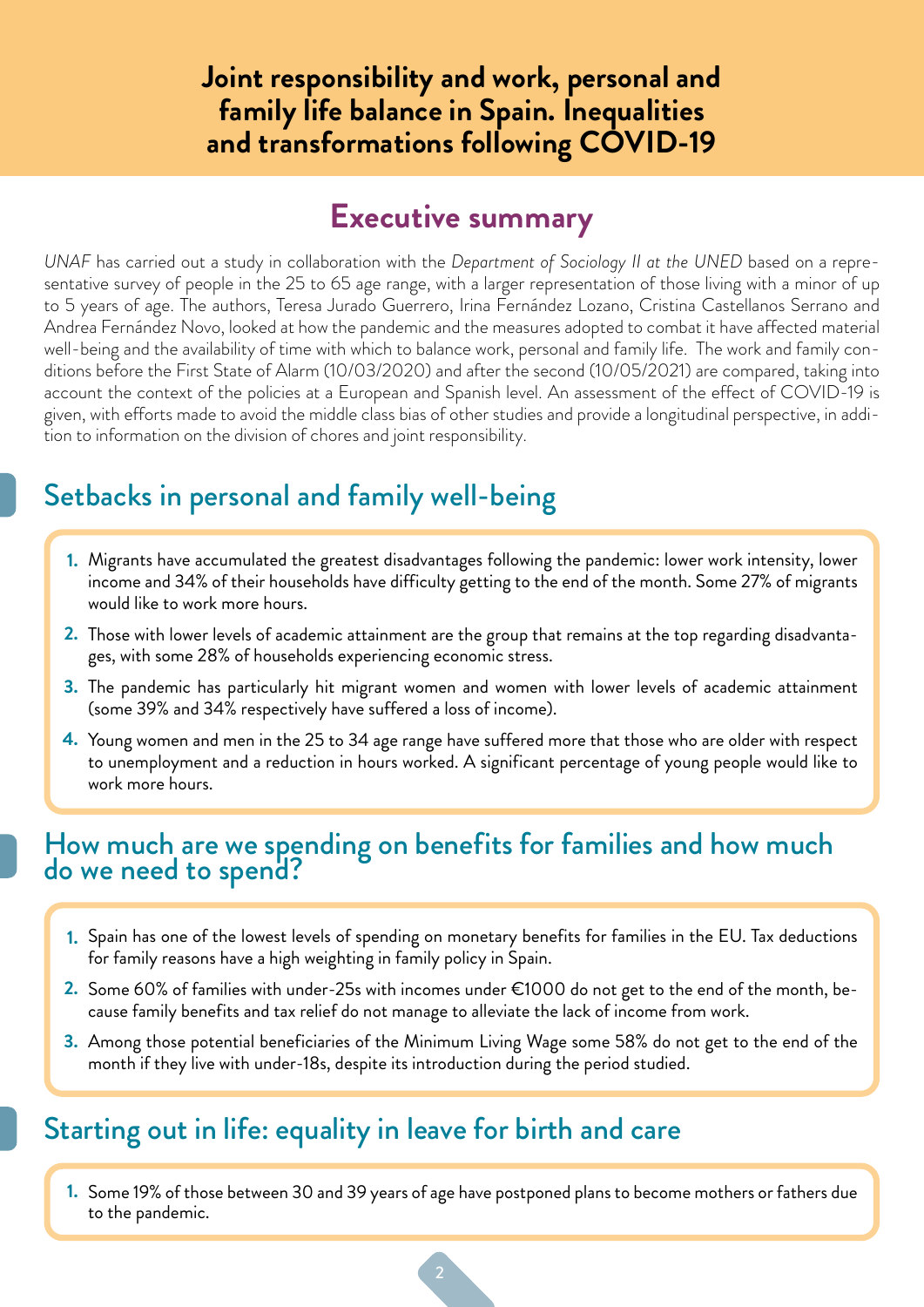- The new individual, non-transferable leave for "birth and care" allowed, from 2021, the newborn to be looked **2.** after at home by either of their two progenitors for up to 26 weeks consecutively, if the leaves are used one after the other. However, more than 75% of fathers have used the leave for birth simultaneously with the mothers between April 2019 and December 2021.
- Despite the progressive legal levelling up of the leave duration, its use by men is not as fully taken up as it is **3.** by women. The work of the man had more weight that than of the woman when deciding how to use the leave. Some 13% of the men who used the leave between 2016 and 2021 used at least a week part-time, against some 4% of women. Some 20% of mothers did not take any weeks' leave or less than the legally established period, against some 40% of fathers.

## Up to 17 years of age: is joint responsibility for minors possible?

- In some 42% of households with minors, those minors spent time in quarantine at home. Consistent with **1.** that, some 40% of those with dependent minors pointed out that the pandemic had meant an increase in the time dedicated to their care.
- The majority of mothers did not feel that there had been joint responsibility with their partners regarding **2.** the assumption of domestic chores and care, even in those couples in which the two were working full time.
- Some 17% of fathers and mothers living as a couple pointed out that arguments within the couple increased **3.** following the start of the pandemic. These arguments are due to the intensification of cohabitation (according to the men) and the division of domestic chores (according to the women).
- Access to work-life balance measures have gender and social class bias: women use non-remunerated mea-**4.** sures to a greater extent, and use fewer measures the lower the level of academic attainment or income of the occupied persons.

### Adult dependants: Does care still fall chiefly to women?

- Public investment on benefits and services for long-term care is very scarce and among the lowest in the **1.** European Union. The employment conditions of formal and informal carers are highly precarious and they are paid little or nothing.
- During the pandemic the proportion of men with care responsibilities for adult dependants has increased, but **2.** in 2021 a gender gap remains: some 27% of women (55-65 years of age) against 18% of their male peers.
- Some 55% of those responsible for an adult person frequently feel burnt out, and 33% would like to have **3.** more leisure time.

## Summary of the impact of COVID-19 on joint responsibility balance

The pandemic has affected the economy and/or care time of 56% of people: foreigners, young people and **1.** those with just compulsory schooling due to a lack of economic resources, and university graduates and older people due to a lack of time. Some 15% of those with care responsibilities have been doubly affected. Social and age gaps have become more entrenched.